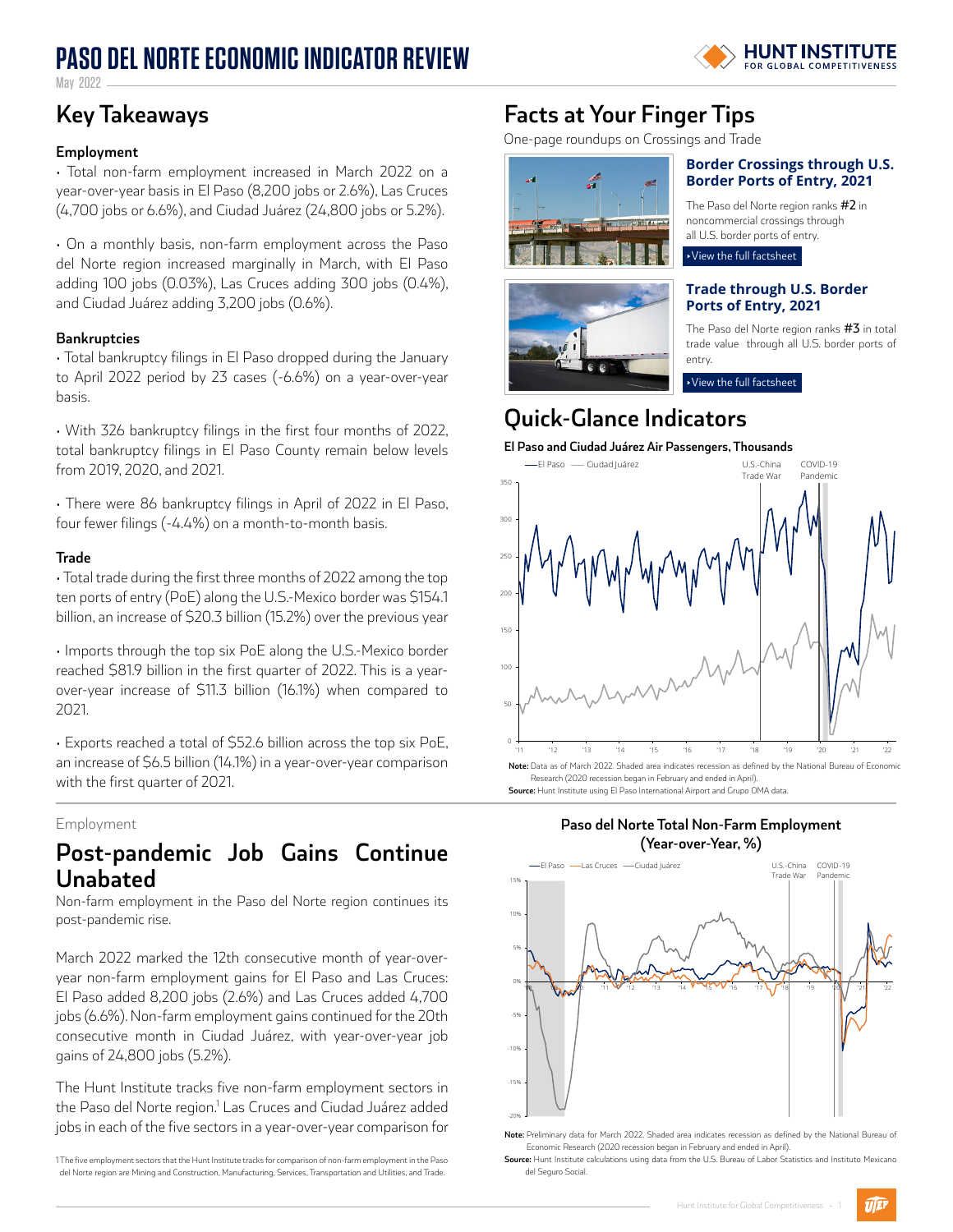## **PASO DEL NORTE ECONOMIC INDICATOR REVIEW**



May 2022 -

March 2022. In this comparison, jobs in El Paso increased in all but one sector. The Manufacturing sector grew by 900 jobs (5.5%), the Transportation and Utilities sector by 400 jobs (2.4%), the Trade sector by 2,300 jobs (4.7%), and the Services sector by 5,300 jobs (2.5%). However, the Mining and Construction sector in El Paso decreased by 700 jobs (-3.8%). In Las Cruces, nonfarm employment increased in the Services sector by 3,700 jobs (6.9%), the Trade sector by 400 jobs (4.7%), the Transportation and Utilities sector by 100 jobs (4.2%), the Manufacturing sector by 200 jobs (7.1%), and in the Mining and Construction sector by 300 jobs (8.1%). Ciudad Juárez recorded increases in the Trade sector with 2,900 jobs (6.0%), the Manufacturing sector with 16,600 jobs (5.2%), the Mining and Construction sector with 2,400 jobs (17.7%), the Transportation and Utilities sector with 1,500 jobs (6.1%), and the Services sector with 1,300 jobs (1.9%).

Total non-farm employment in the Paso del Norte region increased marginally in March on a month-over-month basis as well: El Paso added 100 jobs (0.03%), Las Cruces added 300 jobs (0.4%), and Ciudad Juárez added 3,200 jobs (0.6%).



### **Paso del Norte Total Non-Farm Employment by Sector, March 2022 (Year-over-Year)**

rounded to the nearest hundred. **Source:** Hunt Institute calculations using data from the U.S. Bureau of Labor Statistics and Instituto Mexicano

del Seguro Social.

El Paso's non-farm employment gains in a month-over-month comparison occurred in two of the five sectors. The city's Manufacturing sector gained 100 jobs (0.6%) while the Services sector added 1,200 jobs (0.5%). El Paso lost jobs in the other employment sectors: Trade by 500 jobs (-1.0%), Transportation and Utilities by 400 jobs (-2.2%), and Mining and Construction by 300 jobs (-1.7%). Las Cruces also recorded job growth in only two sectors on a monthly basis. The Mining and Construction sector grew by 100 jobs (2.6%) and the Services sector by 300 jobs (0.5%). However, the Trade sector decreased by 100 jobs (-1.1%), while the Manufacturing, and Transportation and Utilities sectors stagnated. Ciudad Juárez recorded modest relative job gains in three of the key sectors in March 2022 on a monthly basis. The Manufacturing sector added 3,400 jobs (1.0%); the

Transportation and Utilities sector grew by 90 jobs (0.3%), and the Trade sector added 40 jobs (0.1%). Meanwhile, the Mining and Construction sector shrank by 30 jobs (-0.2%) and the Services sector lost 280 jobs (-0.4%).

Bankruptcies

### **New Zenith on the Horizon**

El Paso recorded fewer bankruptcies in the first four months of 2022 than it had in the same period of 2021.

The El Paso Office of the Western District of Texas U.S. Bankruptcy Court recorded 326 bankruptcies—including Chapter 7, Chapter 11, and Chapter 13 cases—from January 2022 to April 2022. This is a decrease of 23 total bankruptcy filings (-6.6%) on a year-to-year basis. The El Paso Office also recorded 403 fewer bankruptcies (-55.3%) in the same period of 2022 than it had in 2019.

In April 2022, businesses in El Paso filed for 86 bankruptcies, representing a four-case decline in filings (-4.4%) on a year-toyear basis. The number of bankruptcies filed in April decreased by seven filings (-7.5%) compared to the previous month. For the third month in a row, the El Paso Office recorded fewer total monthly bankruptcy filings than it had in the corresponding months of 2019, 2020, and 2021. So far this year, the only month with increased filings in a year-over-year comparison is January by 22 cases (34.4%).



**Total Bankruptcy Filings in El Paso**

**Note:** Numbers include Chapter 7, Chapter 11, and Chapter 13 cases for the El Paso Office of the Western District of Texas U.S. Bankruptcy Court.

**Source:** Hunt Institute using data from the Western District of Texas U.S. Bankruptcy Court.

### Trade

## **More Trade Value Flows through U.S.-Mexico Border in 2022**

Total trade value has fully rebounded from the depressed values of the COVID-19 era.

Total trade across the top ten U.S.-Mexico border ports of entry (PoE)2 increased during the first quarter of 2022 on a year-overyear basis when compared to the same periods in 2019 and 2021. The Hunt Institute excludes 2020 from this comparison to give

2 The top ten PoE on the U.S.-Mexico border based on 2021 total trade value are Laredo, El Paso, Otay Mesa, Hidalgo, Eagle Pass, Santa Teresa, Nogales, Brownsville, Calexico-East and Del Rio.